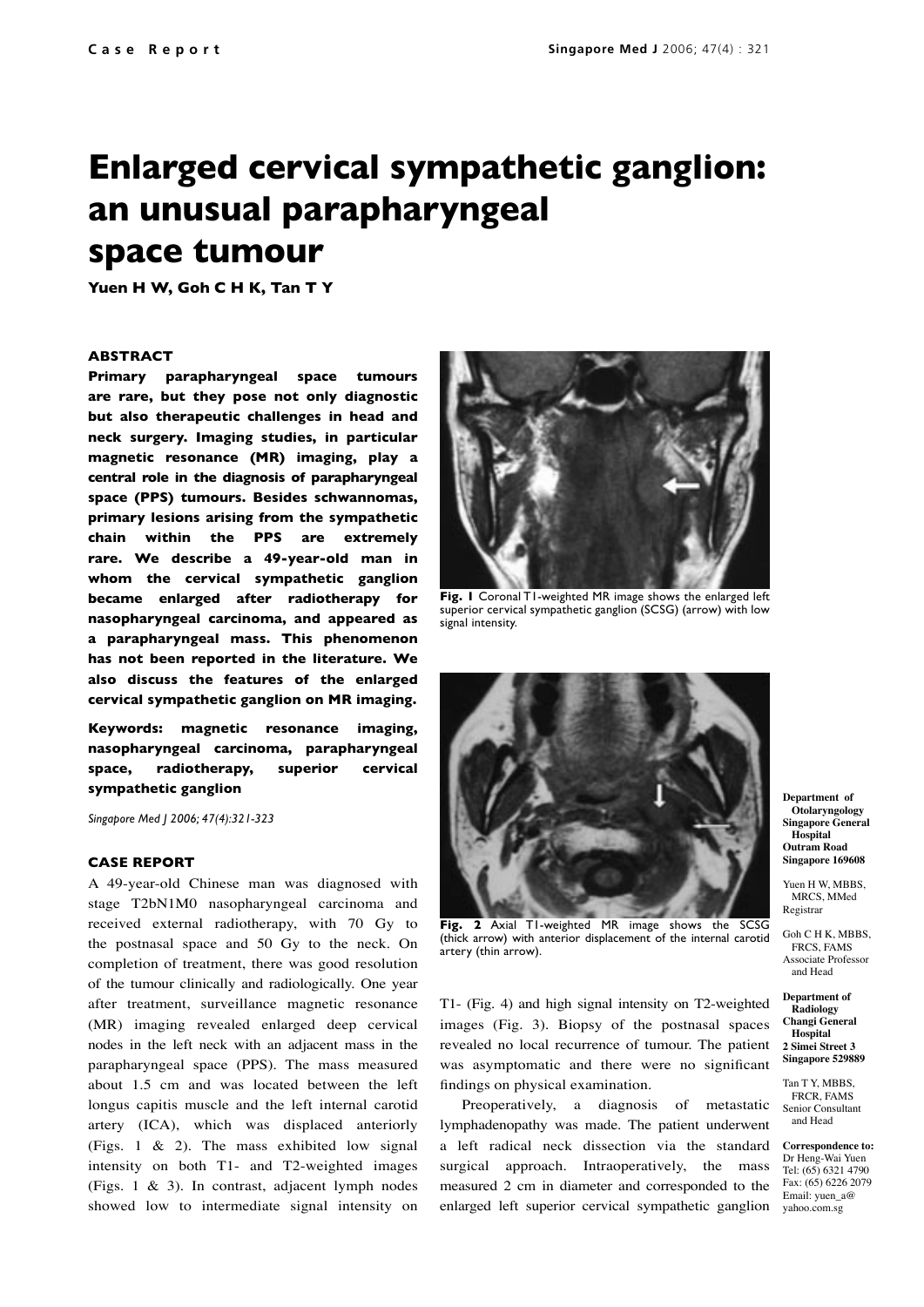

**Fig. 3** Coronal T2-weighted MR image shows the enlarged SCSG exhibiting low signal intensity (white arrow) compared to the high signal intensity of adjacent metastatic lymph nodes (black arrow) in the left neck.



**Fig. 4** Coronal T1-weighted MR image shows the low signal intensity of metastatic lymph nodes (arrow).



**Fig. 5** Photomicrograph of the SCSG shows clusters of ganglion cells and nerve fibres in a background of marked interstitial oedema (Haematoxylin & eosin, x100).

(SCSG). Histopathological examination of a sliver of ganglion showed marked interstitial oedema (Fig. 5). There was no tumour involvement of the ganglion. The adjacent lymph nodes were positive histologically for recurrent metastatic tumour. The patient developed mild left-sided Horner's syndrome postoperatively which resolved uneventfully. The patient is currently undergoing treatment for recurrent metastatic NPC.

## **DISCUSSION**

The PPS is a region of complex anatomical relationships and its location makes it a challenging region to evaluate clinically $(1,2)$ . Radiological studies, especially MR imaging, have become indispensable tools in determining the pathology and aetiology of lesions in the PPS, and in providing information for planning treatment and surgical approaches<sup> $(2-4)$ </sup>. The contents of the PPS and hence differential diagnosis of parapharyngeal masses are often considered by dividing the PPS into preand post-styloid compartments<sup> $(2-5)$ </sup>. Typical location within the compartments, characteristic imaging features and relationship of the masses to the great vessels within the PPS, are important in the diagnosis of PPS lesions $(2,6,7)$ .

The most common neoplasm of the PPS are salivary gland neoplasms<sup> $(2,4,6)$ </sup>. These neoplasms arise in the prestyloid compartment and displace the internal carotid artery posteriorly $(4-6)$ . The poststyloid compartment includes the carotid space and contains the internal jugular vein, internal carotid artery (ICA), the ninth to twelfth cranial nerves, the cervical sympathetic chain and lymph nodes. The most common primary neoplasms of the poststyloid compartment are the benign nerve sheath tumours or schwannomas $(5-7)$ . Schwannomas arise most commonly from the vagus nerve, the sympathetic chain and the jugular bulb, in that  $order<sup>(8,9)</sup>$  and usually display intermediate to high signal on T2-weighted MR images $(4.6)$ . Like other poststyloid compartment tumours, schwannomas displace the ICA anteriorly<sup> $(5,6)$ </sup>. Other poststyloid neoplasms include lymph nodes and paragangliomas.

The retropharyngeal space lies posteromedial to the PPS and contains retropharyngeal nodes. These nodes, including the superior node of Rouviere, are first-order drainage nodes for the nasopharynx and oropharynx and are frequently enlarged in patients with nasopharyngeal carcinoma<sup>(10)</sup>. These nodes lie medial to the ICA, and between it and the longus colli muscle. Generally, these lymph nodes display low signal intensity on T1- and high signal on T2-weighted images<sup>(10)</sup> (Figs. 3 & 4). However, low to intermediate signal intensities have been documented<sup> $(4,6)$ </sup>. Hence, the initial diagnosis of the PPS mass in our patient was a metastatic lymph node.